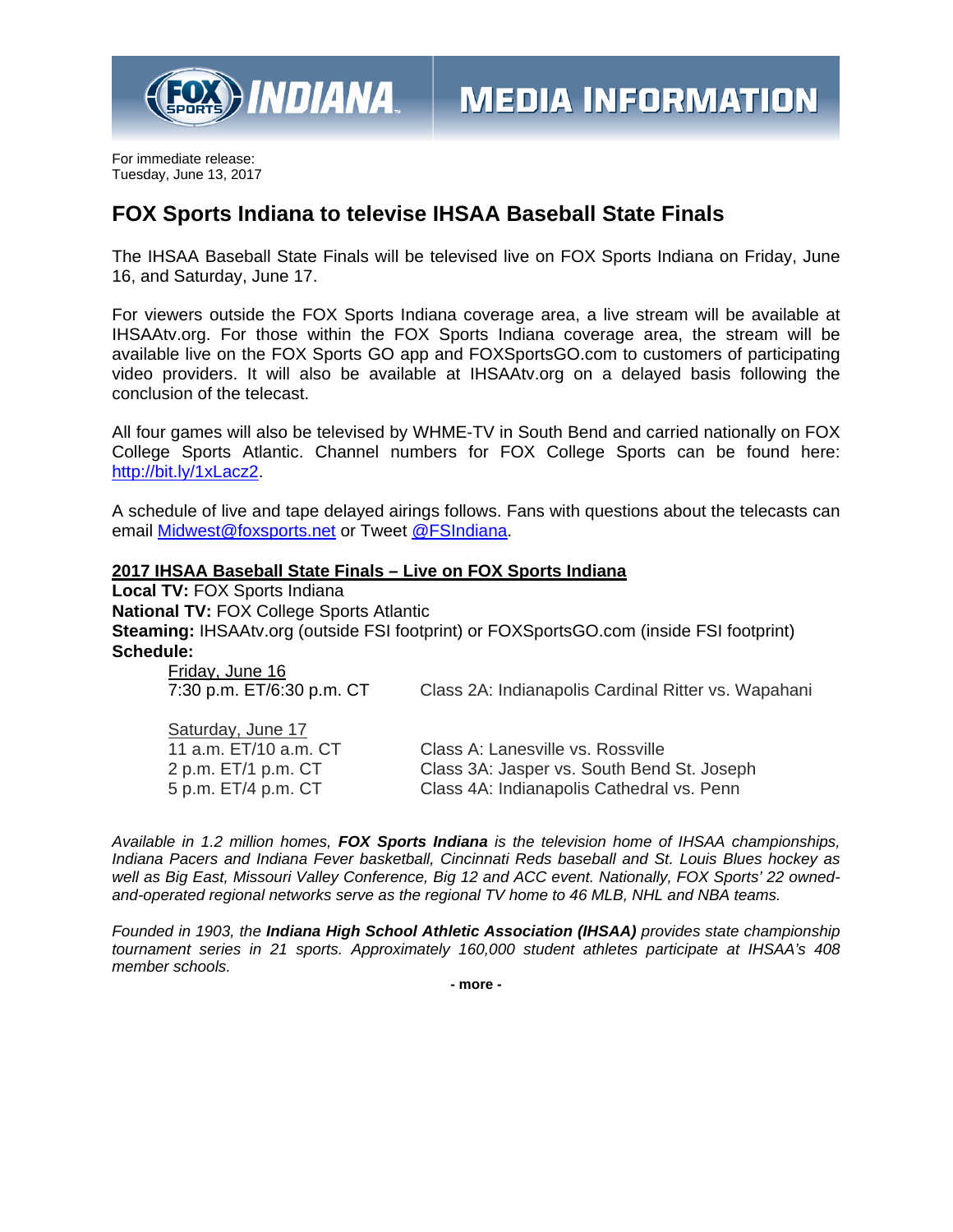## **Replay Schedule**

Friday, June 16 at 10:30 p.m. ET on FOX Sports Indiana: Class 2A Friday, June 16 at 3 a.m. ET on FOX College Sports Pacific: Class 2A

Saturday, June 17 at 8 a.m. ET on FOX College Sports Atlantic: Class 2A Saturday, June 17 at 12 a.m. ET on FOX College Sports Pacific: Class A Saturday, June 17 at 3 a.m. ET on FOX College Sports Pacific: Class 3A

Sunday, June 18 at 6 a.m. ET on FOX College Sports Pacific: Class 4A Sunday, June 18 at 9 a.m. ET on FOX College Sports Central: Class 2A Sunday, June 18 at 12 p.m. ET on FOX College Sports Central: Class A Sunday, June 18 at 3 p.m. ET on FOX College Sports Central: Class 3A Sunday, June 18 at 6 p.m. ET on FOX College Sports Central: Class 4A Sunday, June 18 at 9 p.m. ET on FOX College Sports Atlantic: Class 2A Sunday, June 18 at 12 a.m. ET on FOX College Sports Atlantic: Class A Sunday, June 18 at 3 a.m. ET on FOX College Sports Atlantic: Class 3A

Monday, June 19 at 6 a.m. ET on FOX College Sports Atlantic: Class 4A Monday, June 19 at 12 p.m. ET on FOX Sports Indiana and FOX Sports Midwest: Class A Monday, June 19 at 11:30 p.m. ET on FOX Sports Indiana and FOX Sports Midwest: Class 3A

Tuesday, June 20 at 12 p.m. ET on FOX Sports Indiana and FOX Sports Midwest: Class 4A

Thursday, June 29 at 8 a.m. ET on FOX College Sports Atlantic: Class 2A Thursday, June 29 at 11 a.m. ET on FOX College Sports Atlantic: Class A Thursday, June 29 at 2 p.m. ET on FOX College Sports Atlantic: Class 3A Thursday, June 29 at 5 p.m. ET on FOX College Sports Atlantic: Class 4A

**- more -**